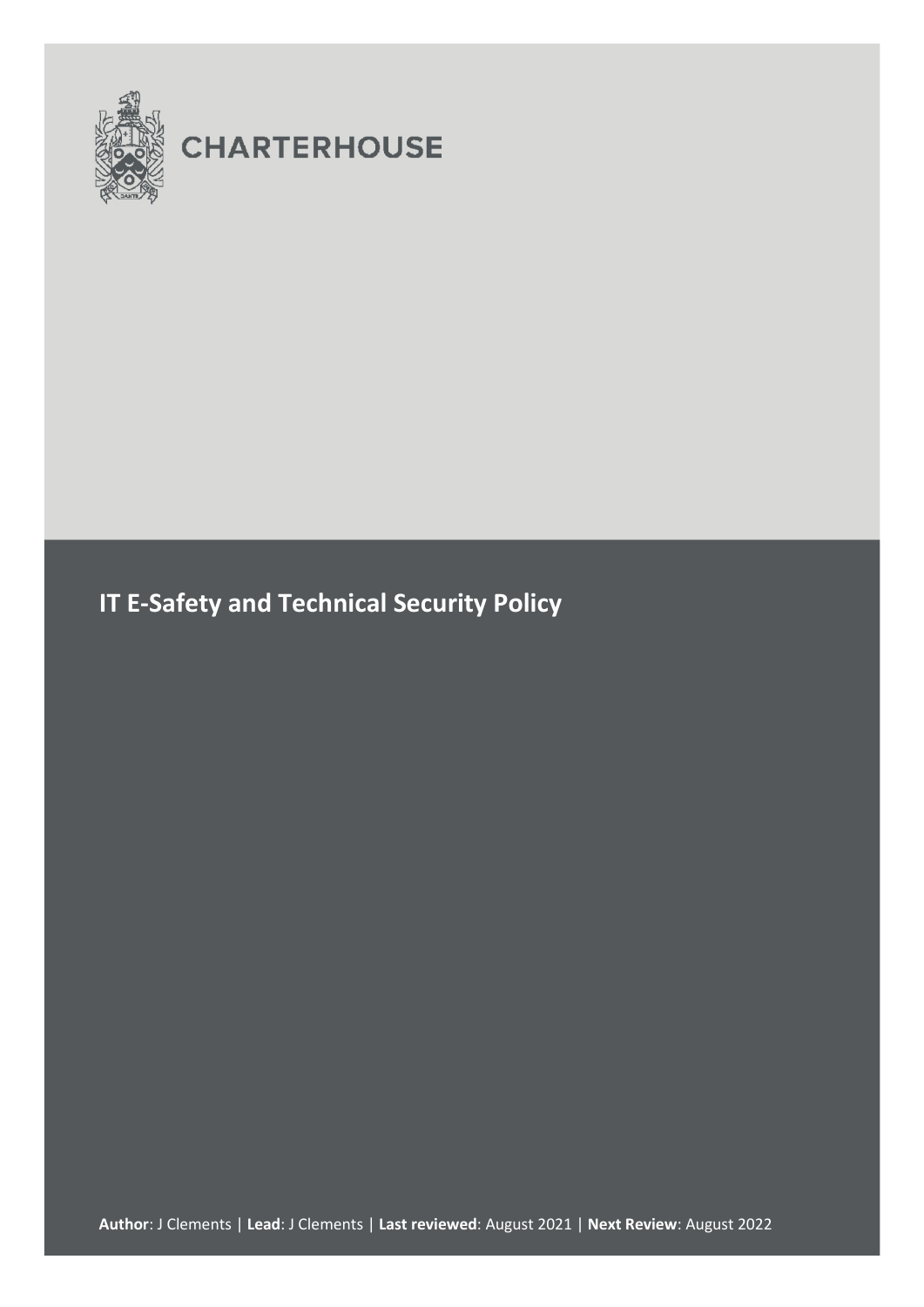## **DEFINITION OF THIS POLICY**

Effective technical security depends not only on technical measures but also on appropriate policies and procedures and on good user education and training. This policy outlines the steps that the School has taken in order to ensure the safety of pupils, staff and the School's network and infrastructure. The School will be responsible for ensuring that:

- Users can only access data to which they have right of access
- No user should be able to access another's files (other than that allowed to monitoring purposes within the School's policies.
- Access to personal data is securely controlled
- There is effective guidance and training for staff
- There are regular reviews and audits of the safety and security of the School's computer systems

## **RESPONSIBILITIES**

The management of technical security will be the responsibility of the Head of IT Services.

## **TECHNICAL SECURITY**

The School will be responsible for ensuring that their infrastructure/network is as safe as is reasonably possible and that policies and procedures approved within this policy are implemented. It will also need to ensure that the relevant people receive guidance and training and will be effective in carrying out their responsibilities.

- School technical systems will be managed in ways that ensure that the School meets recommended technical requirements.
- there will be regular reviews and audits of the safety and security of the School's technical systems
- Servers, wireless systems and cabling must be securely located and physical access restricted.
- Appropriate security measures are in place to protect the servers, firewalls, switches, routers, wireless systems, work stations, mobile devices from accidental or malicious attempts which might threaten the security of the School's systems and data.
- Responsibilities for the management of technical security are clearly assigned to appropriate and well trained staff.
- All users will have clearly defined rights to the School's technical systems.
- Users will be made responsible for the security of their username and password and must not allow other users to access the systems using their login details and must immediately report any suspicion or evidence that there has been a breach of security.
- Charterhouse technical staff regularly monitor and record the activity of users on the School technical systems and users are made aware of the in the acceptable use policy.

## PASSWORD SECURITY

A safe and secure username/password system is essential if the above is to be established and will apply to all School technical systems, including networks, devices, email and learning platforms.

- The School networks and systems are protected by secure passwords and 2FA where possible.
- All users have clearly defined access rights to School technical systems and devices. Details of the access rights available to groups of users will be recorded by the Network Manager and will be reviewed annually, by the online safety group.
- All users have the responsibility for the security of their username and password and must not allow others to access systems using their details.
- Passwords must not be shared with anyone.
- All users will be provided with a username and password by the IT Department.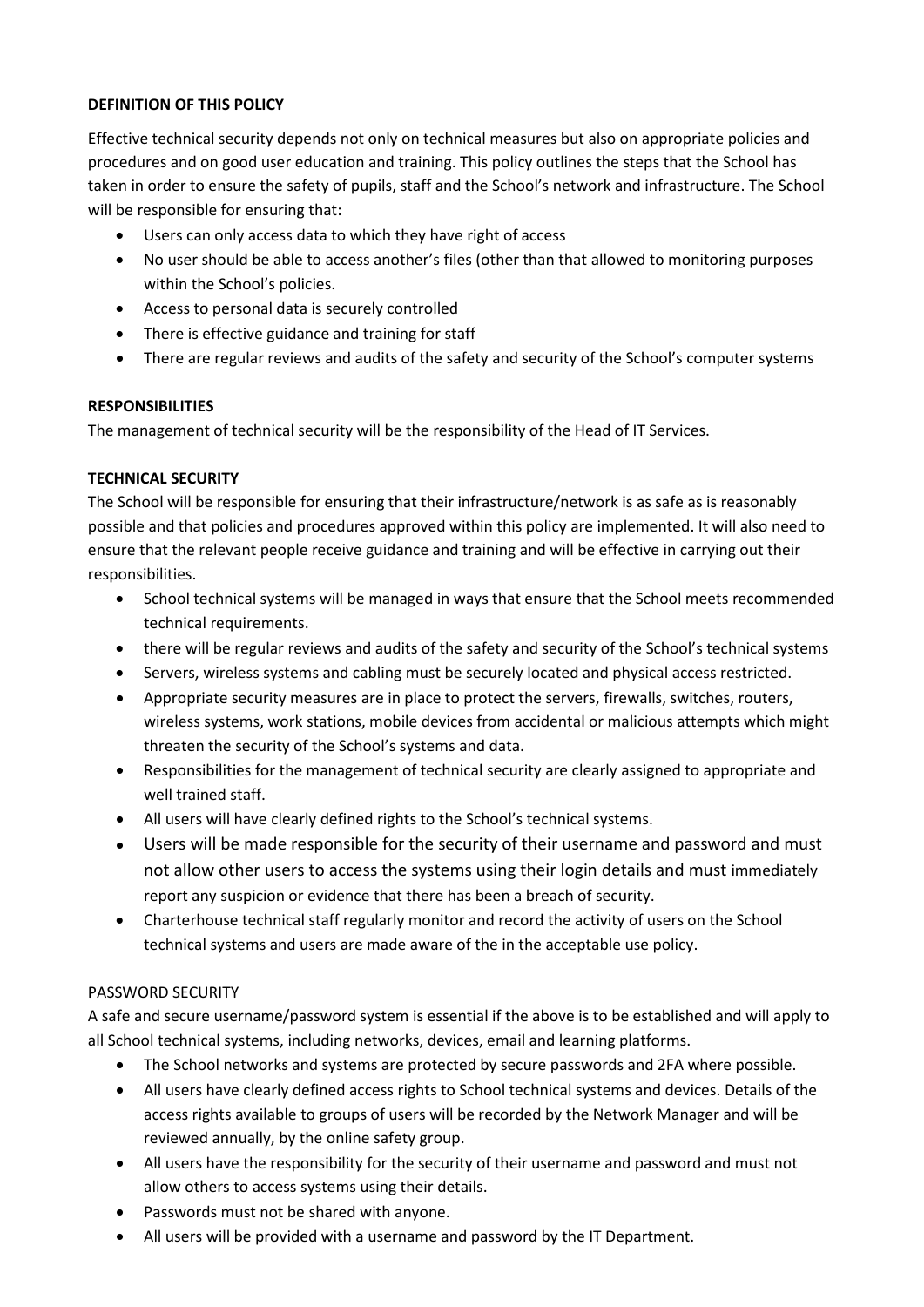#### PASSWORD REQUIREMENTS

- Passwords should be long and complex, using three random words and numbers.
- Passwords should be different for different accounts, to ensure that other systems are not put at risk if one is compromised and should be different for systems used inside and outside of School.
- Passwords should not include names or any other personal information about the user that might be known by others.
- Passwords must be changed on first login to the system.

## **APPROPRIATE FILTERING FEATURES**

The filtering of internet content provides an important means of preventing users from accessing material that is illegal or is inappropriate in an educational context. The filtering system cannot provide a 100% guarantee that it will do so, because the content on the web changes dynamically and new technologies are constantly being developed. It is important therefore to understand that filtering is only one element in a larger strategy for online safety and acceptable use. It is important that the School has a filtering policy to manage the associated risks and to provide preventative measures which are relevant to the situation in the school.

The firewall / web filtering is provided by WatchGuard Technologies Inc., who hold the Friendly Wi-Fi certification, which is associated with the IWF (Internet Watch Foundation). The web-filtering element has a feed, which incorporates 'the police assessed list of unlawful terrorist content, produced on behalf of the Home Office'.

Certain categories of websites are blocked at all times (see Appendix A for restricted categories) with additional restrictions such as social networking, 'Freeware', software downloads and online games during hashes and banco.

**Age appropriate** – All pupils (age range 13 -18) have the same internet filtering restrictions, although the evening cut off times vary from year group to year group as set out below:  $10<sub>pm</sub> - 4<sub>ths</sub>$ 10.15pm – Removes 10.30pm – 5ths 11.30pm – Specialists

**Responsibility / Control** – The firewall / web filter is controlled and administered by the IT Department, who have the ability to add or remove certain websites from the filtering controls. To ensure there is a system of checks and balances and to protect those responsible, changes to the School filtering service must be agreed with the Online Safety Group.

All users have the responsibility to report immediately to the IT Department any infringements of the School filtering policy of which they become aware of or any sites that are accessed, which they believe should have been filtered. Users must not attempt to use any programmes or software that might allow then to bypass the filtering/security systems in place to prevent access to such materials.

**Circumvention –** The firewall allows the school to block known VPN's, Proxy services and DNS over HTTPS, although this is limited in its use without using deep packet inspection which brings its only limitations.

**Control –** The IT Department have the ability to control the levels of filtering.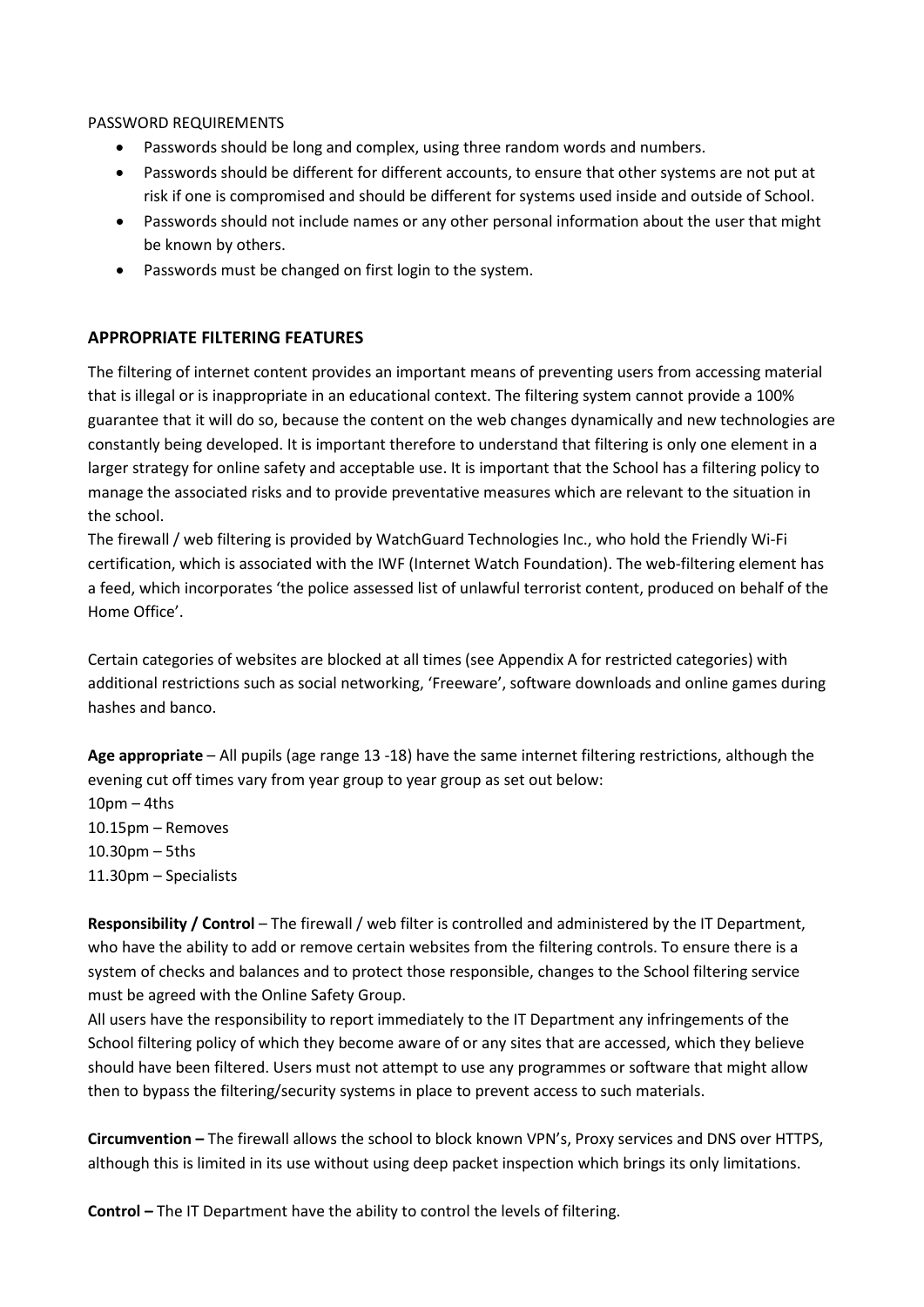**Filtering Policy –** WatchGuard use 'Forcepoint' web filtering and Appendix A gives a full overview of the website categorizations. Those highlighted in yellow are the categories currently blocked.

**Identification** – The web filter reporting allows the IT dept. to identify specific users and their devices, see Appendix C.

**Mobile and App Content** – Whenever a pupil uses a mobile device to connect to the internet via the School network the same level of filtering will be applied as with a laptop or PC.

**Multiple Language Support** – The firewall and web filter supports multiple languages.

**Network Level** – The firewall and web filtering is applied at network level and any device, which connects to the network, will go through the filtering process without having to add any additional software on their device.

**Reporting Mechanism** – The web filter retains information on accessed websites and attempts to access blocked websites on an individual level for up to 12 months, see Appendix B. This data is compiled and reported to the Assistant Head (Wellbeing), the Assistant Head (Pastoral) and the Designated Safeguarding Leads on a weekly basis via the CPOMS system, as well as on an ad hoc basis when needed. This compiled information is kept for up to 24 months.

**Reports** – See Appendix C.

## **APPROPRIATE MONITORING FEATURES**

**Age Appropriate –** Reports showing attempts to access certain categories of blocked websites (see Reporting below) are generated on a weekly basis and separated into Under School and Specialist pupils and sent to SLT and the DSL. Consideration can then be given to possible responses.

**BYOD –** Pupils are aware that all devices connected to the School network are subject to web filtering and reporting. This is part of the IT Pupil Acceptable Use policy and this is discussed with all new pupils as part of their IT induction at Charterhouse.

**Data Retention** – Data relating to pupils can be seen in Appendix B and is kept for up to 12 months.

**Flexibility** – Any changes in web filtering can be quickly added or removed by the IT dept. New websites are blocked until they have been assessed and categorised by the firewall provider.

**Impact –** This policy and working procedures are reviewed on a regular basis (at least Quarterly) by the Head of IT Services in order to ensure that they are fit for purpose.

**Monitoring Policy –** Pupils are asked to sign a copy of the IT Pupil Acceptable Use policy and copy is available on the School intranet. This is also discussed as part of the new pupil IT induction.

**Multiple Language Support –** The firewall and web filter supports multiple languages.

**Prioritisation –** The Head of IT Services produces and reviews the internet logs on a weekly basis and sends copies to the Assistant Head (Wellbeing), the Assistant Head (Pastoral and the Designated Safeguarding Leads via the CPOMS system. Any immediate concerns are raised by the Head of IT Services.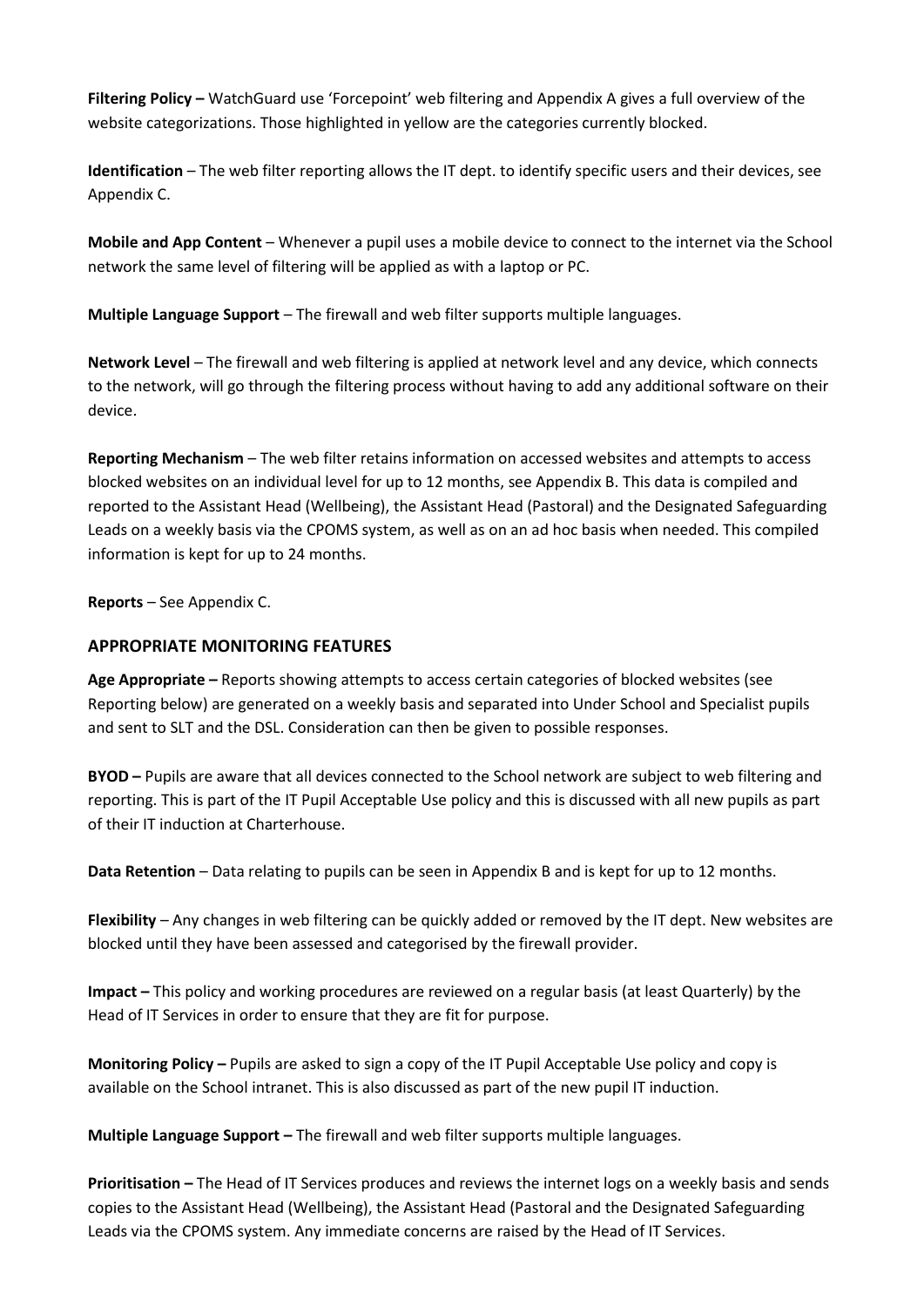**Reporting –** The categories that are reported are Abortion, Abused Drugs, Marijuana, Gambling, Illegal or Questionable, Intolerance, Militancy and Extremism, Alcohol and Tobacco, Sport Hunting and Gun Clubs, Violence and Weapons. Anorexia websites are categorised as violence but Charterhouse also blocks and reports on blog websites such as Pro Anorexia and Pro Suicide.

Concerns are recorded, in the first instance, by the Head of IT Services in the CPOMS system and then detailed reports are sent to the SLT and the Designated Safeguarding Leads. These reports are kept for up to 24 months.

**Limitations** – The web filtering does not record searches for websites, only websites requested. The School does not have keystroke software installed on any School owned devices and any cellular devices use their own mobile data so are outside of our monitoring system.

## **CYBERSENSE EDUCATION/TRAINING/AWARENESS**

Charterhouse does not look to block access to the internet via 3G or 4G mobile devices but looks to educate through its Cybersense programme.

In addition to this filtering and monitoring policy, Charterhouse also seeks to educate pupils to be safe on the internet with a structured education program based on the three C's; **Contact, Conduct and Content.**

**All Fourths** receive Cybersense sessions during their Monday activity sessions in LQ. These sessions include cyber safety, internet addiction, sexting, cyber bullying. This programme continues through the School with specific year groups receiving targeted workshops.

**Removes:** Body image in the media, the law around social media, consequences of online bullying. **Fifths**: cyber-sense controversy/discussion cards, pornography (all workshop style), online media law (lecture).

## **STAFF TRAINING**

Several key staff, including the Head of IT Services, have attended online safety courses including CEOP and NSPCC 'Keeping Children Safe Online' and short briefing sessions for Beaks and support staff will be run on a regular basis to ensure that they are aware of the most up to date information.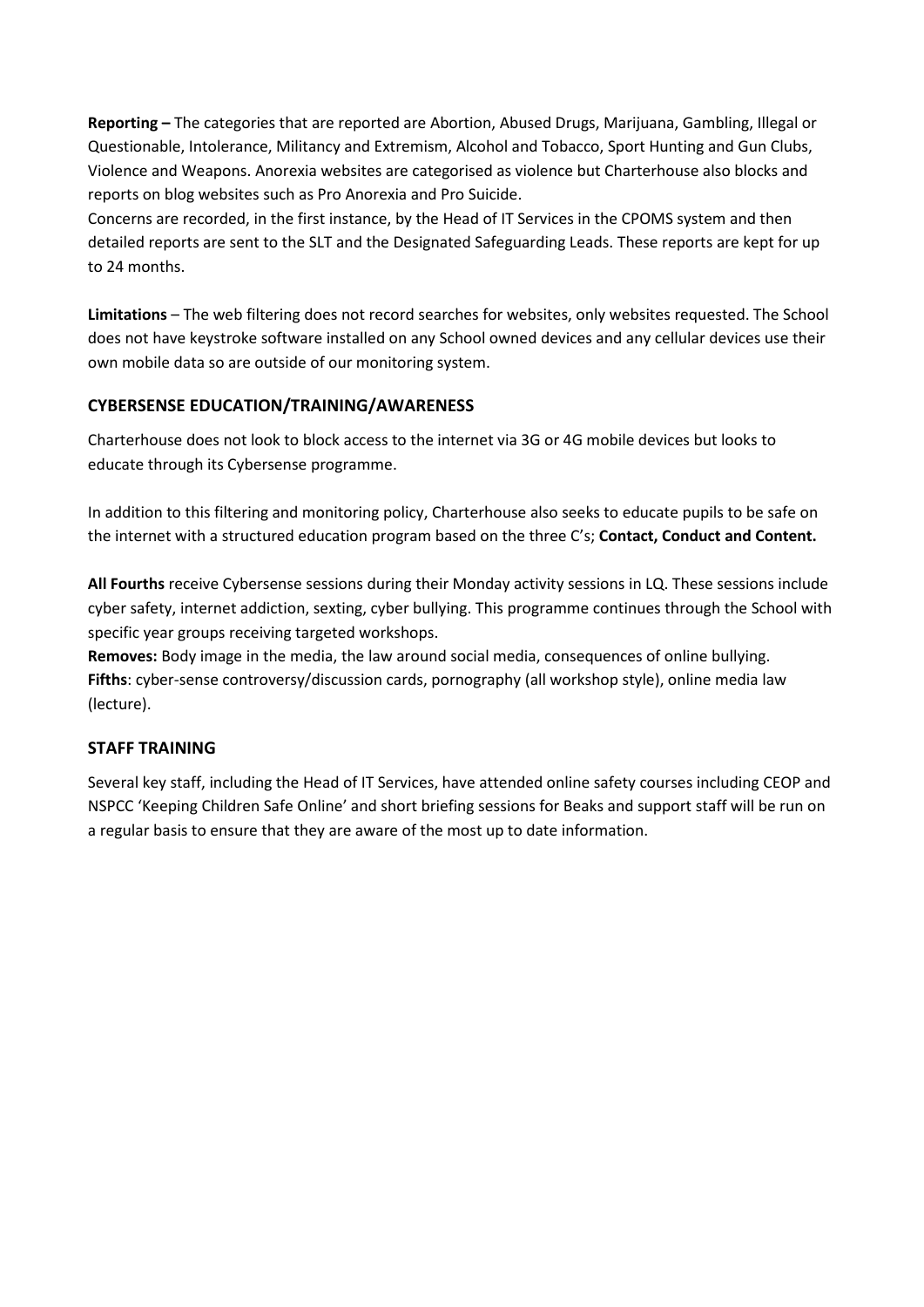## **APPENDIX A: FIREWALL CATEGORIES**

*Categories highlighted in yellow are blocked at all times in compliance with the UK Safer internet Centre list. Those highlighted in green are blocked only during hash and banco times.* 

## *Categories not highlighted are available at all times, although there are some websites which fall within the unblocked categories that are also blocked. For a list of these websites, please contact the IT Department.*

#### **Abortion**

Sites with neutral or balanced presentation of the issue.

- Pro-Choice: Sites that provide information about or are sponsored by organizations that support legal abortion or that offer support or encouragement to those seeking the procedure.
- Pro-Life: Sites that provide information about or are sponsored by organizations that oppose legal abortion or that seek increased restriction of abortion.

#### **Adult Material**

Parent category that contains adult-oriented categories; may also contain age-restricted content.

- **Adult Content: Sites that display full or partial nudity in a sexual context, but not sexual activity;** erotica; sexual paraphernalia; sex-oriented businesses including clubs, nightclubs, escort services; and sites supporting the online purchase of such goods and services.
- **EXECT** Lingerie and Swimsuit: Sites that offer images of models in suggestive but not lewd costume, with semi nudity permitted. Includes classic 'cheesecake,' calendar and pinup art and photography. Includes sites offering lingerie or swimwear for sale.
- **Nudity: Sites that offer depictions of nude or seminude human forms, singly or in groups, not** overtly sexual in intent or effect.
- **Sex:** Sites that depict or graphically describe sexual acts or activity, including exhibitionism; sites offering direct links to such sites.
- Sex Education: Sites that offer information about sex and sexuality, with no pornographic intent.

#### **Advocacy Groups**

Sites that promote change or reform in public policy, public opinion, social practice, economic activities and relationships.

#### **Bandwidth**

Sites that use a large amount of bandwidth.

- Educational Video: Sites that host videos with academic or instructional content.
- Entertainment Video: Sites that host videos with entertainment-oriented content.
- **Internet Radio and TV: Sites that provide online radio or television programming.**
- **Internet Telephony: Sites that enable users to make phone calls via the Internet or to obtain** information or software for that purpose.
- **Peer-to-Peer File Sharing: Sites that provide client software to enable peer-to-peer file sharing and** transfer.
- Personal Network Storage and Backup: Sites that store personal files on web servers for backup or exchange.
- Streaming Media: Sites that enable streaming of media content.
- Surveillance: Sites that enable real-time monitoring of various operations via network cameras, webcams and other video recording devices.
- **•** Viral Video: Sites that host videos with high or rapidly rising popularity.

#### **Business and Economy**

Sites sponsored by or devoted to business firms, business associations, industry groups or general business.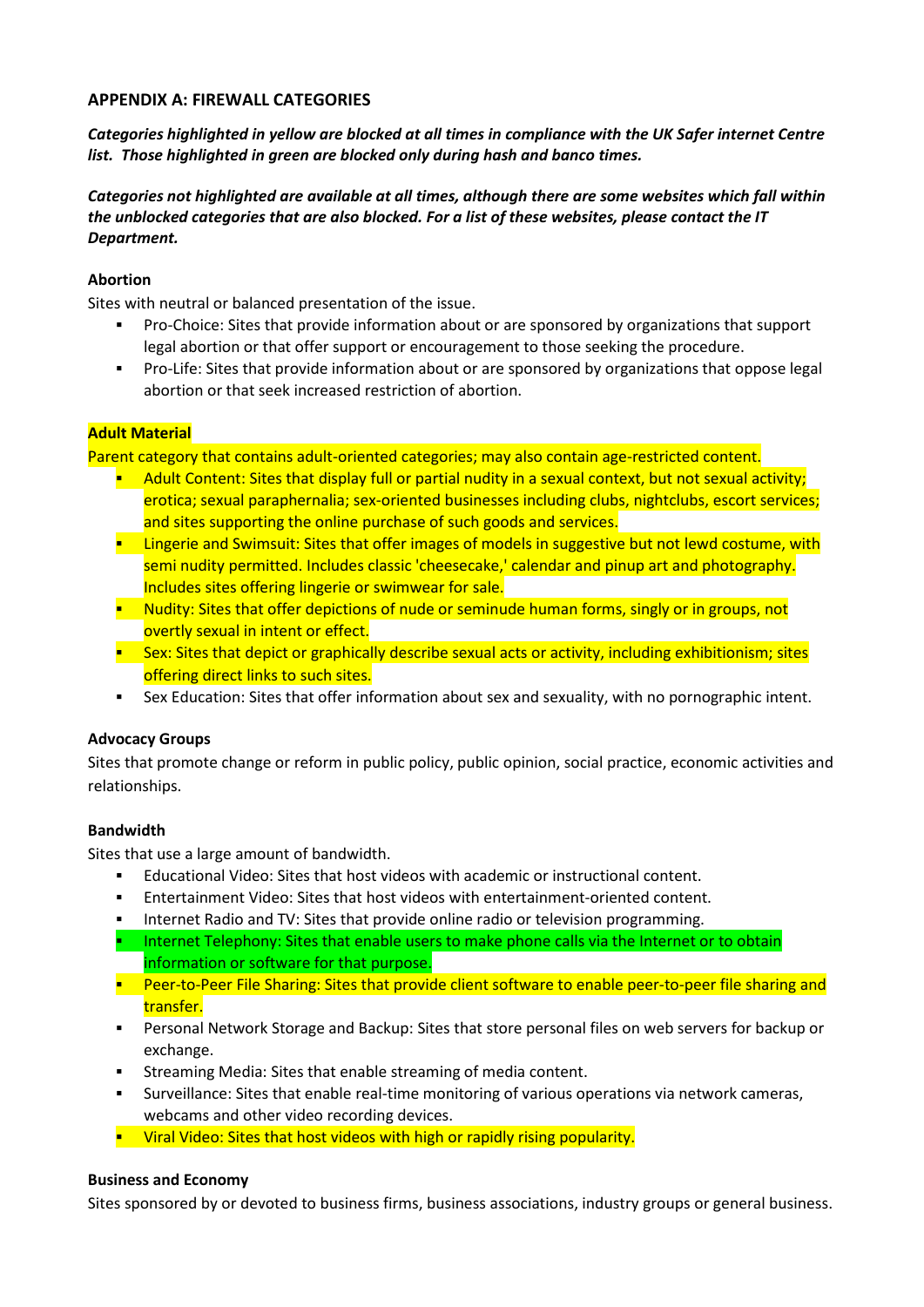- Financial Data and Services: Sites that offer investment advice and news and quotations on stocks, bonds and other investment vehicles, but not online trading. Includes banks, credit unions, credit cards and insurance.
- Hosted Business Applications: Sites that provide access to business-oriented web applications and allow storage of sensitive data, excluding those for web collaboration.

## **Collaboration – Office**

Office Category used to manage the Office domain, and includes these functions:

- Office Apps: Office function that enables a user to collaborate via various applications.
- Office Documents: Office function that enables a user to collaborate via document applications.
- Office Drive: Office function that enables a user to collaborate via virtual storage.
- Office Mail: Office function that enables a user to collaborate via email and messaging.

#### **Drugs**

The parent category that contains the following categories:

- Abused Drugs: Sites that promote or provide information about the use of prohibited drugs, except marijuana, or the abuse or unsanctioned use of controlled or regulated drugs; also, paraphernalia associated with such use or abuse.
- **•** Marijuana: Sites that provide information about or promote the cultivation, preparation or use of marijuana.
- Nutrition: Sites that provide information about nutrition.
- **Prescribed Medications: Sites that provide information about approved drugs and their medical** use.

#### **Education**

The parent category that contains the following categories:

- Cultural Institutions: Sites sponsored by museums, galleries, theaters (but not movie theaters), libraries and similar institutions; also, sites whose purpose is the display of artworks.
- Educational Institutions: Sites sponsored by schools and other educational facilities, by nonacademic research institutions, or that relate to educational events and activities.
- Educational Materials: Sites that provide information about or that sell or provide curriculum materials or direct instruction; also, learned journals and similar publications.
- Reference Materials: Sites that offer reference-shelf content such as atlases, dictionaries, encyclopedias, formularies, white and yellow pages, and public statistical data.

#### **Entertainment**

Sites that provide information about or promote motion pictures, non-news radio and television, books, humor and magazines.

Media File Download: Sites that enable download of media content.

#### **Extended Protection**

The parent category that contains the following categories:

- **Phiative DNS: Sates that mask their identity using Dynamic DNS services, often associated with** advanced persistent threats (APTs).
- **ELEVATED EXPOSUTE: Sites that camouflage their true nature or that include elements suggesting** latent malicious intent.
- **Emerging Exploits: Sites found to be hosting known and potential exploit code.**
- Newly Registered Websites: Scans for newly registered websites on an ongoing basis. The default criteria for classification under the associated category Newly Registered Websites involves unknown (Uncategorized) websites registered within the last 41 days. Exception is given to websites known to pose a live security risk; such websites are assigned security classification regardless of the registration attribute. A website classified under the category Newly Registered Websites may acquire a granular content-based category at any time.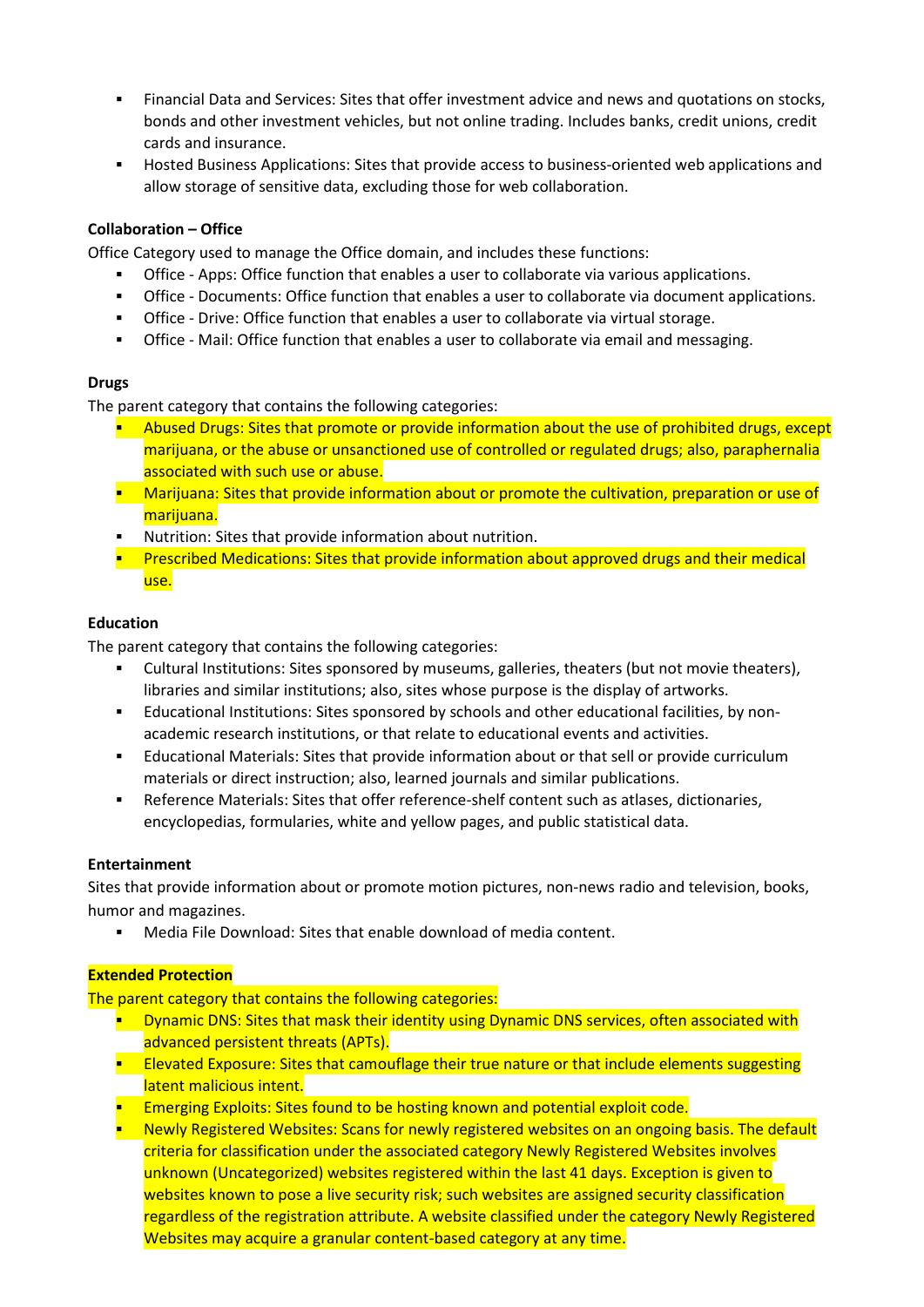**Suspicious Content: Sites found to contain suspicious content.** 

## **Gambling**

Sites that provide information about or promote gambling or support online gambling, involving a risk of losing money.

## **Games**

Sites that enable a user to play or download a game.

#### **Government**

Sites sponsored by branches, bureaus or agencies of any level of government, except for the armed forces.

- Military: Sites sponsored by branches or agencies of the armed services.
- Political Organizations: Sites sponsored by or providing information about political parties and interest groups focused on elections or legislation.

## **Health**

Sites that provide information or advice on personal health or medical services, procedures, or devices, but not drugs. Includes self-help groups.

## **Illegal or Questionable**

Sites that provide instruction in or promote nonviolent crime or unethical or dishonest behavior or the avoidance of prosecution.

## **Information Technology**

Sites sponsored by or providing information about computers, software, the Internet and related business firms, including sites supporting the sale of hardware, software, peripherals and services.

- Computer Security: Sites that provide information about or free downloadable tools for computer security.
- **Hacking: Sites that provide information about or promote illegal or questionable access to or use of** computer or communication equipment, software or databases.
- **Proxy Avoidance: Sites that provide information about how to bypass proxy server features or to** gain access to URLs in any way that bypasses the proxy server.
- Search Engines and Portals: Sites that support searching the web, news groups or indices or directories thereof.
- Unauthorized Mobile Marketplaces: Protects against websites that may distribute applications unauthorized by the mobile OS manufacturer, the handheld device manufacturer or the network provider. (Traffic visiting websites in this category may indicate jail-broken or rooted phones.)
- Web Analytics: Sites that are associated with web traffic analysis.
- Web and Email Marketing: Sites that are associated with online marketing.
- Web and Email Spam: Sites whose links are sent in unsolicited commercial email, either as part of campaigns to promote products or services or to entice readers to click through to surveys or similar sites. Also includes sites that display comment spam.
- Web Collaboration: Sites that provide virtual workspace for purposes of collaboration and conferencing, which may include sites that enable authorized access to a computer or network from a remote location.
- Web Hosting: Sites of organizations that provide hosting services, or top-level domain pages of web communities.
- Website Translation: Sites that enable translation of website text.

#### **Internet Communication**

The parent category that contains the following categories:

- General Email: Sites that provide email services open to general use.
- Organizational Email: Log in sites for corporate or institutional email systems.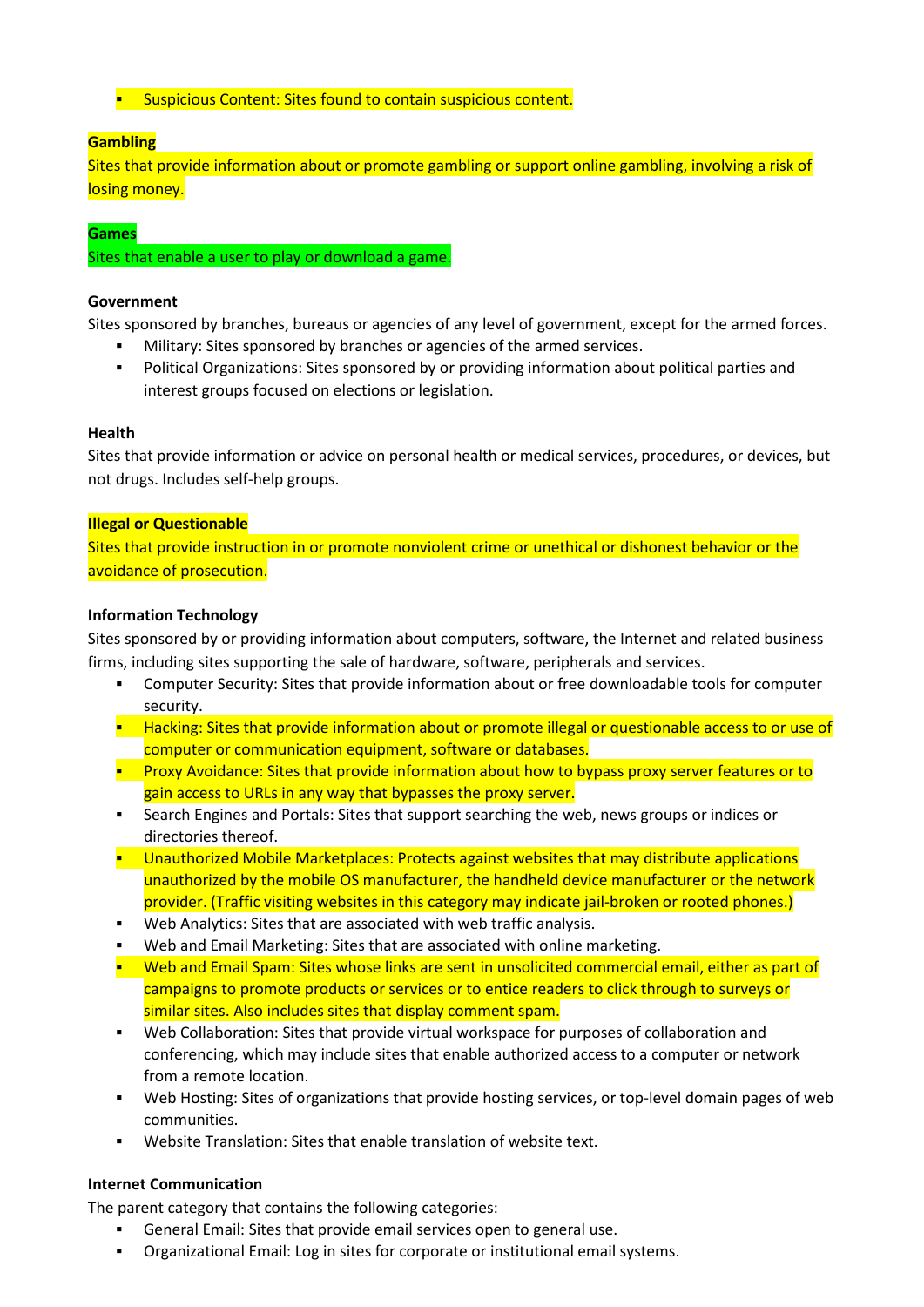- Text and Media Messaging: Sites that enable the sending of messages and other content via SMS, EMS, MMS or similar protocols.
- Web Chat: Sites that host web chat services or that support or provide information about chat via HTTP or IRC.

## **Intolerance**

Sites that condone intolerance towards any individual or group.

## **Job Search**

Sites that offer information about or support the seeking of employment or employees.

## **Militancy and Extremist**

Sites that offer information about or promote or are sponsored by groups advocating anti-government beliefs or action.

## **Miscellaneous**

The parent category that contains the following categories:

- Content Delivery Networks: Commercial hosts that deliver content to subscribing websites.
- Dynamic Content: URLs that are generated dynamically by a web server.
- File Download Servers: Web servers whose primary function is to deliver files for download.
- **Network Errors: URLs with hosts that do not resolve to IP addresses.**
- Private IP Addresses: IP addresses defined in RFC 1918, 'Address Allocation for Private Intranets.'
- Web Images: Sites that deliver image content.
- Web Infrastructure: Sites that are associated with website architecture.
- .

#### **News and Media**

Sites that offer current news and opinion, including those sponsored by newspapers, general-circulation magazines or other media.

Alternative Journals: Online equivalents to supermarket tabloids and other fringe publications.

#### **Parked Domain**

Sites that are expired, offered for sale, or known to display targeted links and advertisements.

## **Productivity**

The parent category that contains the following categories:

- Advertisements: Sites that provide advertising graphics or other ad content files.
- Application and Software Download: Sites that enable download of software, applications.
- Instant Messaging: Sites that enable instant messaging.
- Message Boards and Forums: Sites that host message boards, bulletin boards and other unaffiliated discussion forums.
- Online Brokerage and Trading: Sites that support active trading of securities and investment management.
- **Pay-to-Surf: Sites that reward users for online activity such as viewing websites, advertisements or** email.

## **Religion**

The parent category that contains the categories:

- Non-Traditional Religion: Sites that provide information about non-traditional religious beliefs and practices.
- Traditional Religions: Sites that provide information about or promote Bahai, Buddhism, Christian Science, Christianity, Hinduism, Islam, Judaism, Mormonism, Shinto and Sikhism, as well as atheism.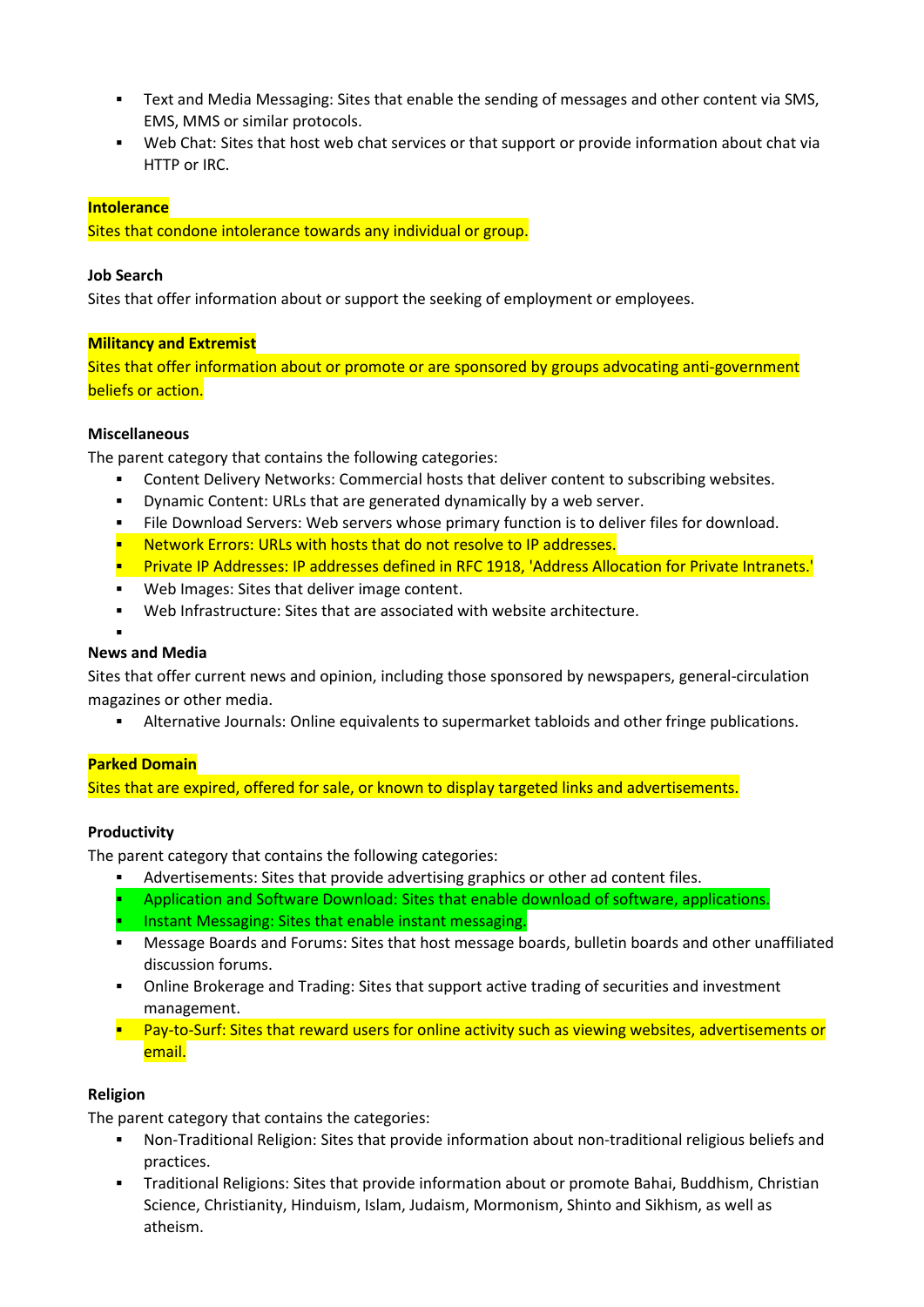#### **Security**

Security-related website categories that allow you to develop policies to deny access to sites associated with spyware, phishing, keylogging and malicious mobile code.

- Advanced Malware Command and Control: Protects against outbound transmissions from a compromised machine to a malicious command-and-control center.
- Bot Networks: Sites that host the command-and-control centers for networks of bots that have been installed onto users' computers. (Excludes web crawlers.)
- **E** Compromised Websites: Sites that are vulnerable and known to host an injected malicious code or unwanted content.
- E Keyloggers: Sites that download programs that record all keystrokes, and which may send those keystrokes (potentially including passwords or confidential information) to an external party.
- **EXECT** Malicious Embedded Link: Sites infected with a malicious link.
- **Malicious Embedded Iframe: Sites infected with a malicious iframe.**
- Malicious Websites: Sites containing code that may intentionally modify users' systems without their consent and cause harm.
- **Mobile Malware: Protects against malicious websites and applications designed to run on mobile** devices.
- **Phishing and Other Frauds: Sites that counterfeit legitimate sites to elicit financial or other private** information from users.
- Potentially Unwanted Software: Sites using technologies that alter the operation of a user's hardware, software or network in ways that diminish control over the user experience, privacy or the collection and distribution of personal information.
- **Spyware: Sites that download software that generate HTTP traffic (other than simple user** identification and validation) without a user's knowledge.
- **Suspicious Embedded Link: Sites suspected of being infected with a malicious link.**

## **Shopping**

Sites that support the online purchase of consumer goods and services except: sexual materials, lingerie, swimwear, investments, medications, educational materials, computer software or hardware, alcohol, tobacco, travel, vehicles and parts, weapons.

- **Internet Auctions: Sites that support the offering and purchasing of goods between individuals.**
- Real Estate: Sites that provide information about renting, buying, selling or financing residential real estate.

## **Social Organizations**

The parent category that contains the following categories:

- Professional and Worker Organizations: Sites sponsored by or that support or offer information about organizations devoted to professional advancement or workers' interests.
- Service and Philanthropic Organizations: Sites sponsored by or that support or offer information about organizations devoted to doing good as their primary activity.
- Social and Affiliation Organizations: Sites sponsored by or that support or offer information about organizations devoted chiefly to socializing or common interests other than philanthropy or professional advancement.

## **Social Web - Facebook**

Category used to manage the Facebook domain. **Social Web - LinkedIn** Category used to manage the LinkedIn domain. **Social Web - Twitter** Category used to manage the Twitter domain. **Social Web - YouTube** Category used to manage the YouTube domain.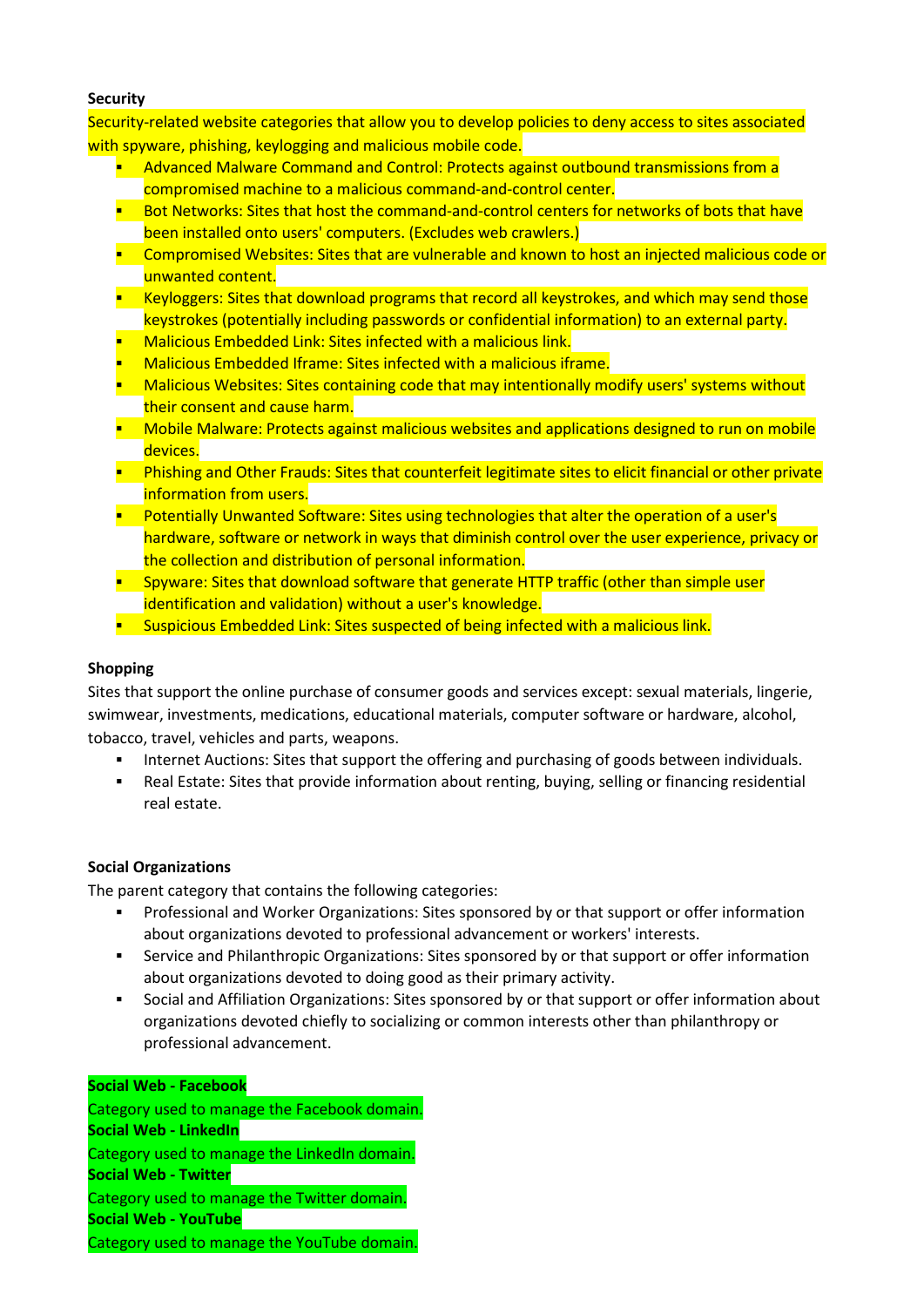## **Society and Lifestyles**

Sites that provide information about matters of daily life, excluding entertainment, health, hobbies, jobs, sex and sports.

- **Alcohol and Tobacco: Sites that provide information about, promote, or support the sale of** alcoholic beverages or tobacco products or associated paraphernalia.
- **Blogs and Personal Sites: Sites that host blogs and personal sites.**
- Gay or Lesbian or Bisexual Interest: Sites that provide information about or cater to gay, lesbian, or bisexual lifestyles, but excluding those that are sexually or issue oriented.
- Hobbies: Sites that provide information about or promote private and largely sedentary pastimes, but not electronic, video or online games.
- Personals and Dating: Sites that assist users in establishing interpersonal relationships, excluding those intended to arrange for sexual encounters.
- Restaurants and Dining: Sites that list, review, advertise or promote food, dining, or catering services.
- Social Networking: Sites of web communities that provide users with means for expression and interaction.

## **Special Events**

Sites devoted to a current event that requires separate categorization.

#### **Sports**

Sites that provide information about or promote sports, active games, and recreation.

**Sport Hunting and Gun Clubs: Sites that provide information about or directories of gun clubs and** similar groups, including war-game and paintball facilities.

#### **Tasteless**

Sites with content that is gratuitously offensive or shocking, but not violent or frightening. Includes sites devoted in part or whole to scatology and similar topics or to improper language, humor or behavior.

#### **Travel**

Sites that provide information about or promote travel-related services and destinations.

#### **Vehicles**

Sites that provide information about or promote vehicles, including those that support online purchase of vehicles or parts.

#### **Violence**

Sites that feature or promote violence or bodily harm, including self-inflicted harm; or that gratuitously display images of death, gore or injury; or that feature images or descriptions that are grotesque or frightening and of no redeeming value.

#### **Weapons**

Sites that provide information about, promote, or support the sale of weapons and related items.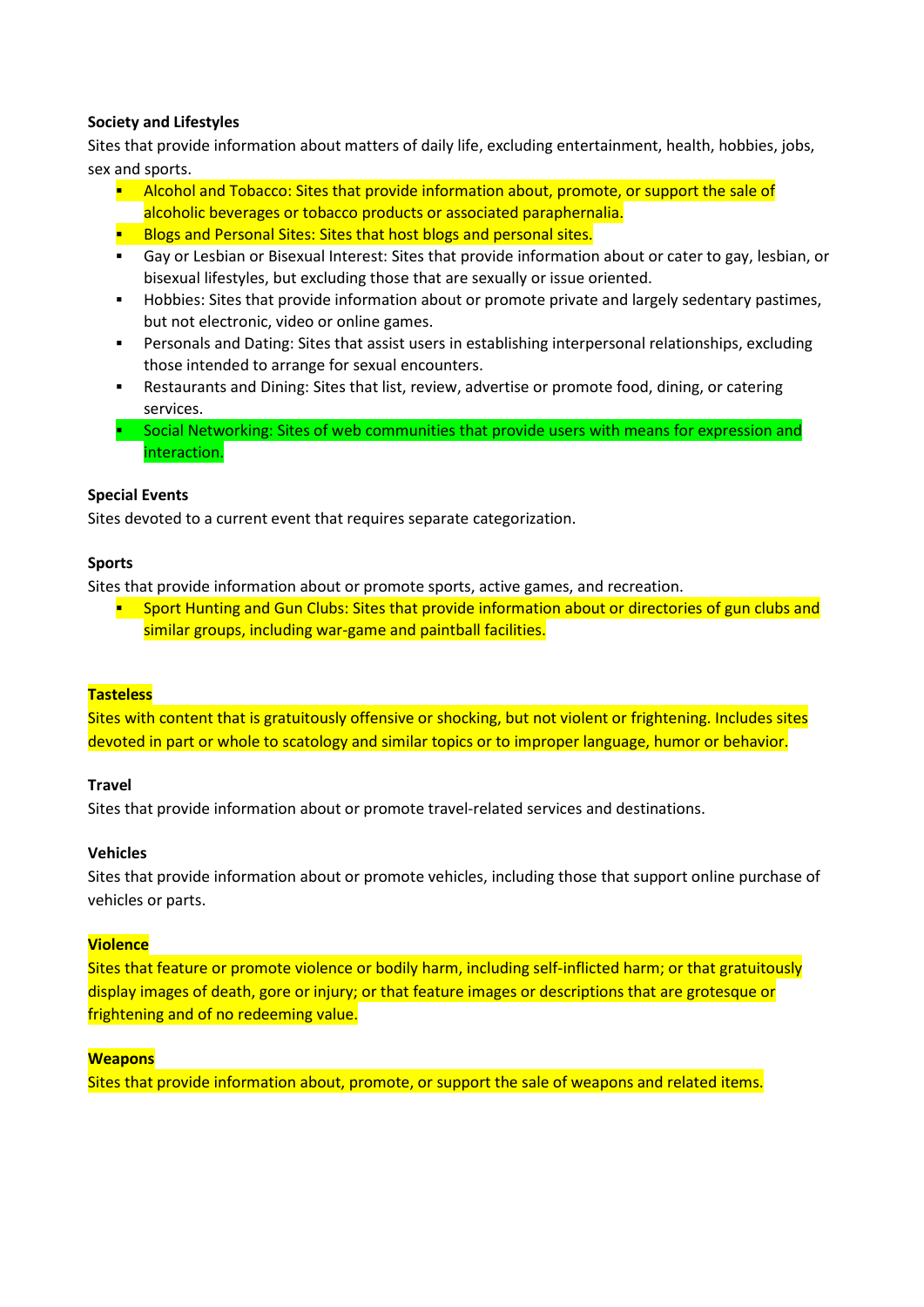# **APPENDIX B: DATA KEPT ON PUPIL INTERNET USAGE FOR EACH ACCESS REQUEST ON THE FIREWALL SERVER**

Date and time, pupil internet name, source IP address, destination IP address, port ID, internet line used, firewall policy and protocol, filtering category, application name, web destination, whether access was allowed or denied, total bytes used and total hits on that site by that user.



## **This data can then compiled to produce the following sorts of reports by pupil:**

**This data will be kept on the Firewall for up to 12 months, depending on the volume of data hitting the firewall in any one period.**